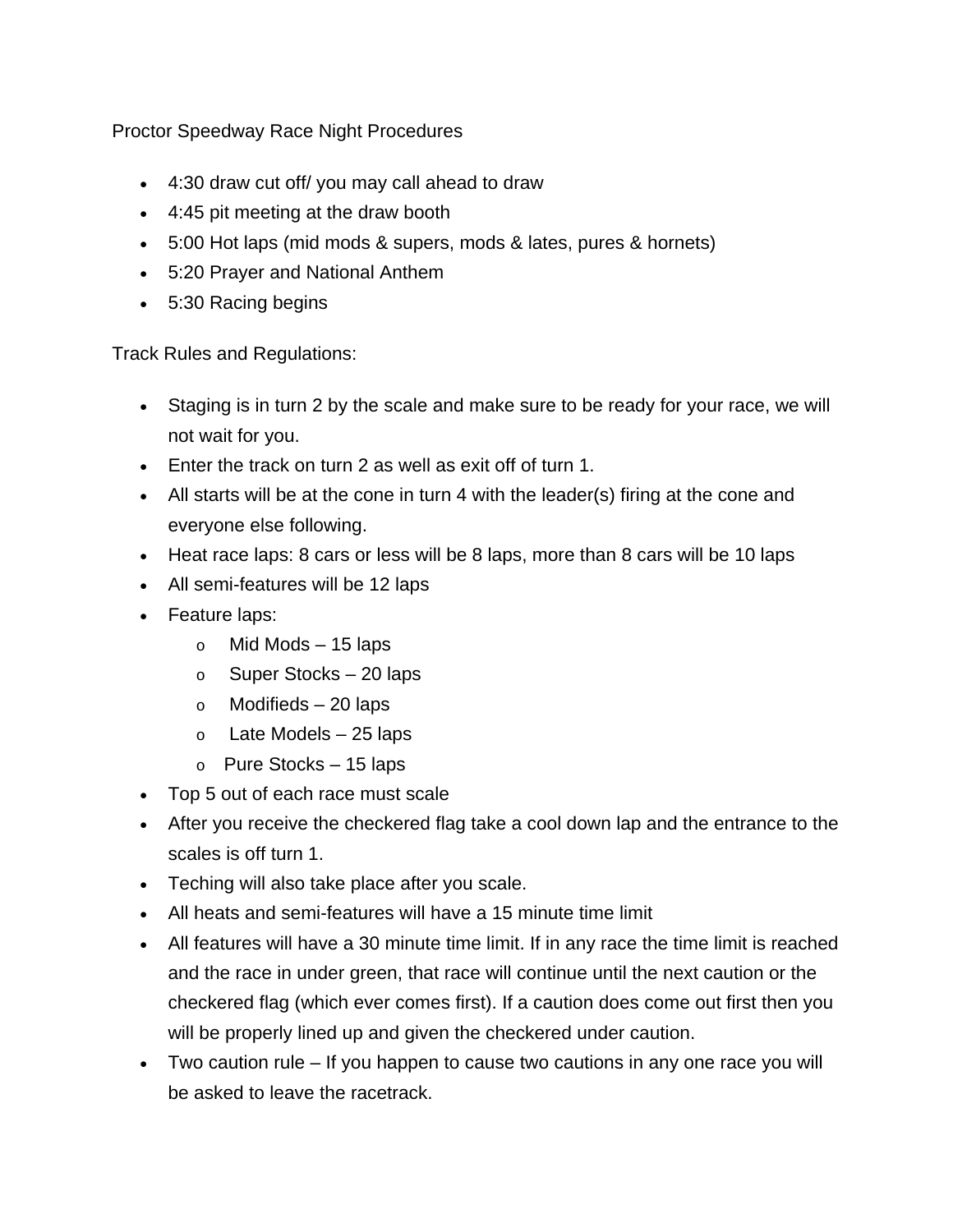- No team members will be allowed on the racing surface for safety purposes.
- Rough driving is not allowed and won't be tolerated... Please be smart and use your heads.
- Tire changes allowed in the features only. If the caution is out and you have a flat tire you can exit turn 1 to the tire change area (right next to staging). You will be given one caution lap to change your tire. If you get the tire changed within that time frame before being a lap down you can tag the rear of the field.

Race (On track) Procedure:

- Be in staging and ready with ample time and make sure your raceceiver and transponder are working
- You will get released on your raceceiver to enter the track
- Please enter track with caution and keep a slow pace while lined up double file right out of staging
- There will be one complete lap under caution (pace lap) for drivers to get ready and also we can check to see if everyone's transponder is working properly. As you come to the flag stand you will receive the one to go and caution lights will go down
- On an original double file start the two lead cars must stay side by side and fire TOGETHER at the cone in turn 4, which is when the green will be dropped. Once the front two cars fire the rest of the field is free to race. All cars must stay in line bumper to bumper until the front two cars fire. If you jump out of line and get ahead of the car in front of you, you are jumping the start. On an original double file start, if you jump the start the caution will come out and you will be put back one row.
- If there is a caution you will be notified on your raceceiver and the yellow will come out. When this happens we will ask that the lead cars come to the flag stand and stop with everyone else following. Once stopped at the flag stand you will be given a line up. Please do not roll forward or start moving until your number is called. When the line up is given the lead car will go to turn 2 and stop with the others following. All restarts will be delaware restarts meaning the leader will be out front with second place having the option of inside or outside. Third place will go opposite with the rest of the field following along with 4th place in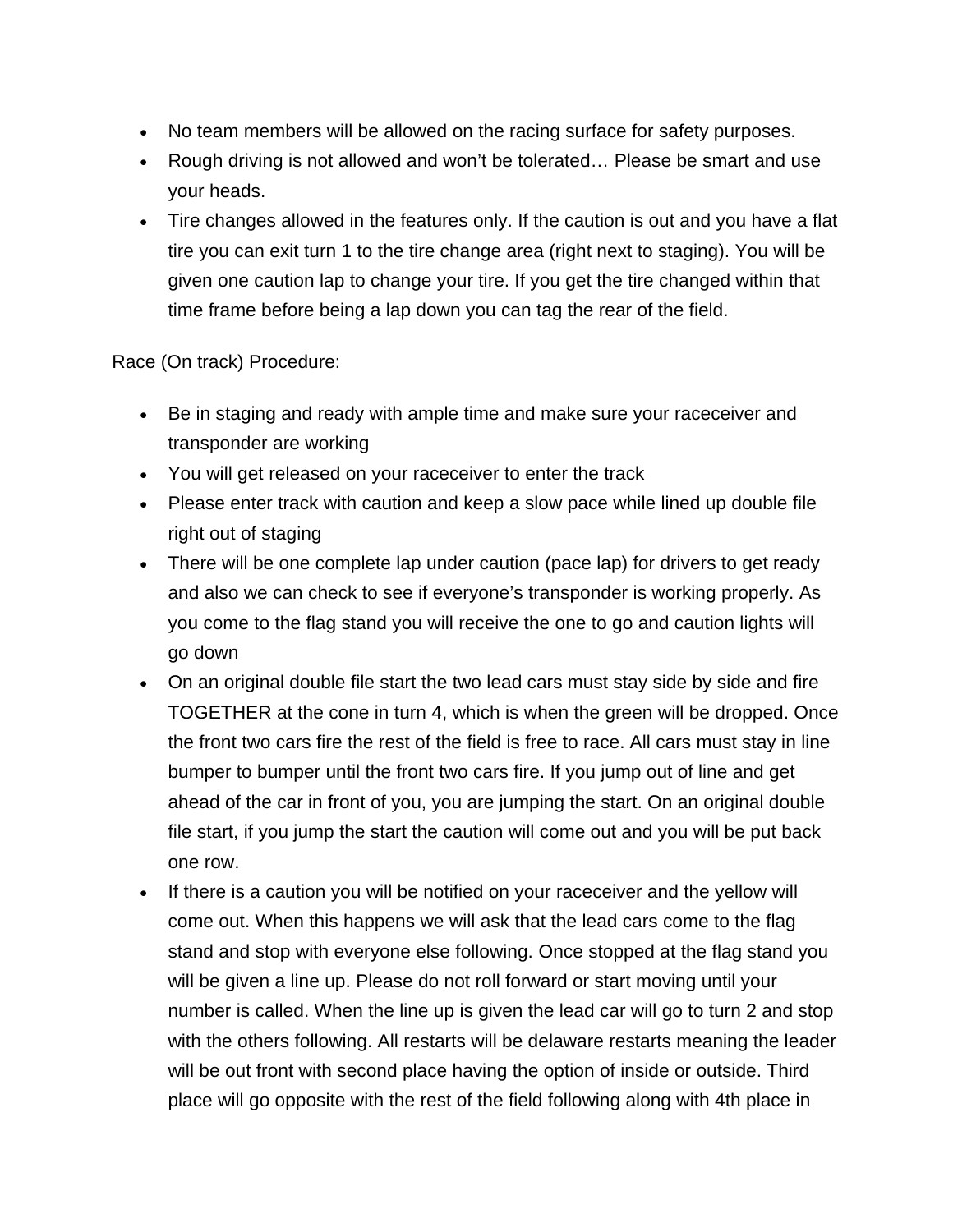5th place out, etc. Once the full line up is given and the cause of the caution tags the rear of the field, you will be released with the caution lights going down and we will be going green that same lap. The leader will fire at the cone in turn four with everyone else firing after the leader does. If you happen to jump on a restart (not the original 2×2 start), we will continue racing and you will be docked two positions at the next caution or at the end of the race (whichever comes first).

- When the race is over the top 5 cars in all races will go to the scales off of turn 1 with the rest of the field exiting off of turn 1 as soon as you can within reason.
- The next heat race that is already in staging will then be released using the same exact procedure. One complete lap with the lights going down at the flag stand, and going green that next lap.
- After all heats and semis (if needed) are compete we are going to jump right into feature racing as long as the first feature had ample time to check the line up and get ready. The only exception to this would be if the track prep is needed.
- Please be ready in staging with plenty of time to spare for your feature.
- You will again be called onto the track on your raceceiver. Just like in the heats when you are called onto the track from staging please enter slowly and get lined up immediately. As you come to the front stretch the front row will be asked to stop in turn one with everyone else following in the proper order. This will give us a chance to check the line ups and make sure everyone is there. After the line up is good you will be released and we will go one lap under caution with the one to go being given the next time by. Just like in the heat races the front row will fire in turn 4 at the cone with everyone else following their lead. The same rules follow with the features as in the heats and once the race in complete the top five will scale and the winner will go to victory lane after being scaled.
- Paychecks can be picked up on the grandstands side at the main ticket window. (Return rental transponders in order to receive paycheck)
- Thank you for coming to the Proctor Speedway and we hope to see you all season long!

Jonathan Powers (Race director)

218-590-7388